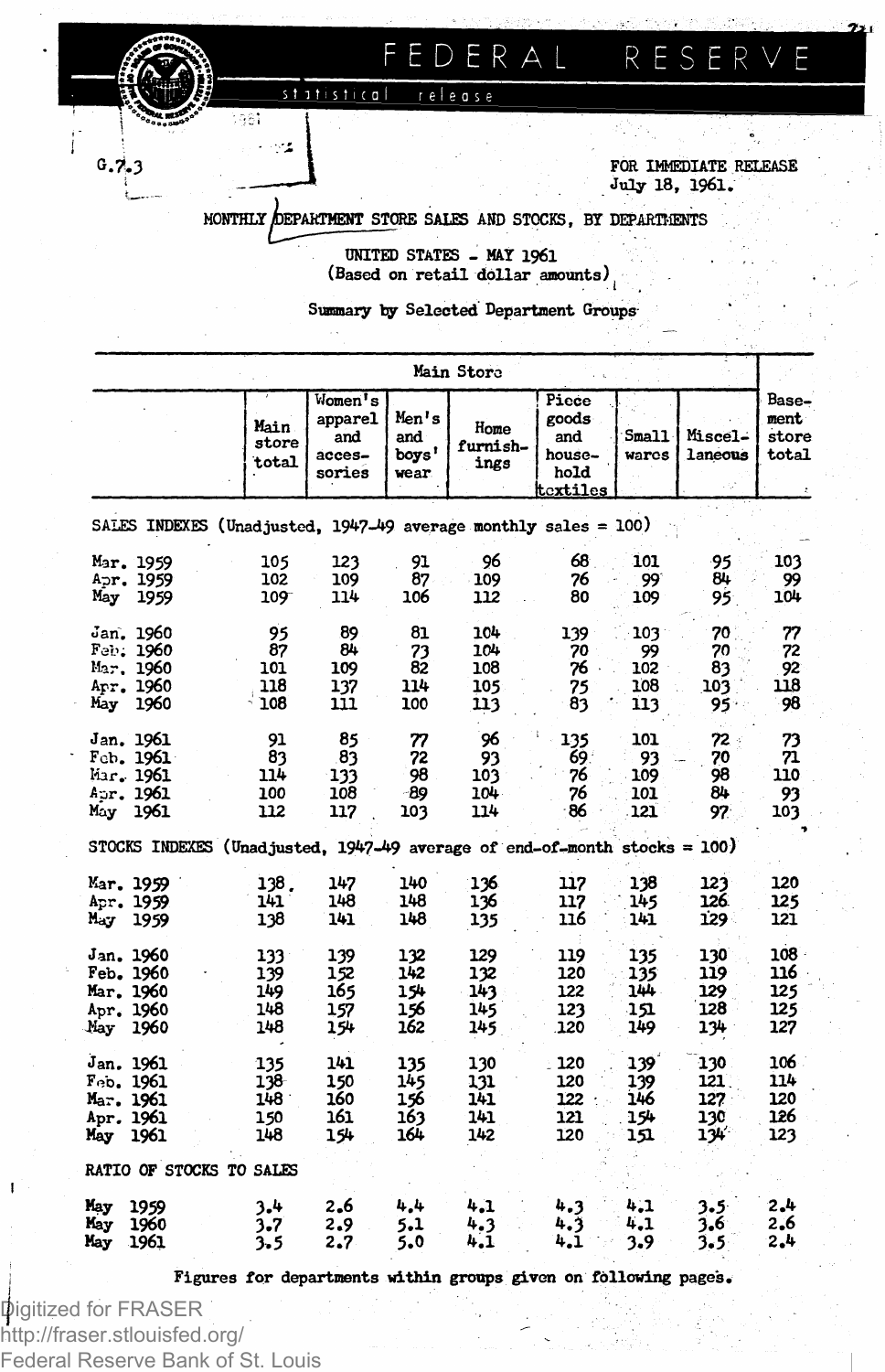# *0.7.***3 / Page 2 MONTHLY DEPARTMENT STORE SALES AND STOCKS, BY DEPARTMENTS**

**UNITED STATES - MAY 1961**

|                                  |                   | Percentage change from |              |                  |  |                              |        |             |                       |                        |
|----------------------------------|-------------------|------------------------|--------------|------------------|--|------------------------------|--------|-------------|-----------------------|------------------------|
|                                  |                   |                        |              |                  |  | corresponding period         |        | Ratio of    | Unadjusted            |                        |
|                                  |                   |                        |              | a year ago       |  |                              |        |             | stocks to [ indexes   |                        |
| Department                       |                   |                        |              |                  |  | Stocks                       |        | sales 1/    |                       |                        |
|                                  |                   |                        | Sales during |                  |  | (end of                      |        |             | $\frac{(1947-49)}{2}$ |                        |
|                                  |                   |                        | period       |                  |  | month)                       |        | May         |                       | May                    |
|                                  |                   |                        |              | May Jan.-May     |  | May                          |        |             |                       | 1961 1960 Sales Stocks |
| <b>GRAND TOTAL-entire store</b>  |                   |                        | $+4$ , $-2$  |                  |  | $-1$                         |        | 3.3 3.5     |                       |                        |
| MAIN STORE TOTAL                 |                   | $+ 4.$                 |              |                  |  | 0                            |        |             | 112                   | 148                    |
|                                  |                   |                        |              | $-2$             |  |                              | 3.5    | 3.7         |                       |                        |
| PIECE GOODS, HOUSEHOLD TEXTILES  |                   | $\mathbf{3}_i$         |              | 0                |  | o                            | 4.1    | 4.3         | -86                   | 120                    |
| Piece goods                      | $+1$ <sup>*</sup> |                        |              | $+1^{\circ}$     |  | $+1$                         | 3.8    | 3,8         | 60                    | 84                     |
| Silks, velvets, synthetics       | $+4$              |                        |              | $+2$             |  | $+2$                         | 3.6    | 3.7         | 53                    | 74                     |
| Woolen yard goods                | $+4$              |                        |              | + 7.             |  | - 51                         |        | 13.5 14.7   | 12                    | 60                     |
|                                  |                   | 0                      |              | - 1              |  | + 5                          |        | $2.9$ $7.7$ | 106                   | $122 -$                |
| Cotton yard goods                |                   |                        |              |                  |  |                              |        |             |                       |                        |
| Household textiles               | $+3$              |                        | - 1          |                  |  | - 1 -                        | 4,2    | 4.3         | 102                   | 138                    |
| Linens and towels                | $+5$              |                        |              | - 1              |  | $\frac{1}{6}$                | 4,8    | 4.8         | 99                    | 134                    |
| Domestics--muslins, sheetings    | $+1$              |                        |              | $^{\circ}$ 0     |  |                              | 3.7    | 4.0         | 106 :                 | 159                    |
| Blankets, comforters, spreads    | $+4$              |                        | $-2$         |                  |  | - 1                          | 4.0    | 4.2         | 104                   | 131                    |
|                                  |                   |                        |              |                  |  |                              |        |             |                       |                        |
| SMALL WARES                      | $+7$              |                        |              | 0                |  | $+1$                         | 3.9    | 4.1         | 121                   | 151                    |
| Laces, trimmings, embroideries,  |                   |                        |              |                  |  |                              |        |             |                       |                        |
| and ribbons                      | - 4               |                        | - 6          |                  |  | $+1$                         | 4.4    | 4.2         | 98.                   | 140                    |
| Notions                          | - 1               |                        | - 3          |                  |  | + 1                          | 3.7    | 3.6         | 128.                  | 174                    |
|                                  | + 7               |                        | + 1          |                  |  | $+2$                         |        |             | 142                   |                        |
| Toilet articles, drug sundries   |                   |                        |              |                  |  |                              | 3.4    | 3.6         |                       | 150                    |
| Silverware and jewelry           | $+12$             |                        |              | 0                |  | $+1$                         | 4.2    | 4.7         | 123                   | 156                    |
| Silverware and clocks            | $+21$             |                        | - 7          |                  |  | - 1                          | 5.5    | 6.7         | 111                   | 164                    |
|                                  | $+9$              |                        | + 4          |                  |  | $^{\circ}$                   | $-2.6$ | 2.8         | 133.                  | 144                    |
| Costume jewelry                  |                   |                        |              |                  |  | $+4$                         |        |             |                       |                        |
| Fine jewelry and watches         | $+7$              |                        | - 1          |                  |  |                              | 7.5    | 7.7         | 149                   | 199                    |
| Art needlework                   | $+8$              |                        | +            | $\mathbf{c}$     |  | + 1                          | 5.8    | 6.2         | 70                    | 112                    |
| Books and stationery             | $+7$              |                        |              | $\mathbf{1}$     |  | $+2$                         | 4.0    | 4.2         | 107                   | 156                    |
| Books and magazines              | $+10$             |                        |              | 0                |  | $+3$                         | 3.6    | 3.8         | 108.                  | 149                    |
|                                  | + 5               |                        |              | 1                |  | $+1$                         | 4.2    | 4,4         | 105                   | 157                    |
| Stationery                       |                   |                        |              |                  |  |                              |        |             |                       |                        |
| WOMEN'S APPAREL AND ACCESSORIES  | + 5               |                        | - 1          |                  |  | 0                            | 2.7    | 2.8         | 117                   | 154                    |
| Women's accessories              | $+1$              |                        | - 2          |                  |  | 0                            | 3.4    | 3.6         | 110                   | 157                    |
| Neckwear and scarfs              | + 3               |                        | - 4          |                  |  | - 3                          | 2.5    | 2,6         | 125.                  | 166                    |
| Handkerchiefs                    | + 2               |                        | - 6          |                  |  | - 4                          | 3.7    | 3.9         | 52                    | 64                     |
|                                  | $+2$              |                        |              | 0                |  |                              |        | 1,2         | 70                    | 76                     |
| Millinery                        |                   |                        | $+10$        |                  |  | - 3<br>+ 1                   | 1,1    |             | $84^{\circ}$          | 88                     |
| Momen's and children's gloves    | $+17$             |                        |              |                  |  |                              | 3.6    | 4.1         |                       |                        |
| Corsets and brassieres           | + 6               |                        | $+1$         |                  |  | +<br>3                       | 3,2    | 3.3         | 170.                  | 213                    |
| Women's, children's hosiery      | + 6               |                        | + 1          |                  |  | ÷<br>$\overline{\mathbf{c}}$ | 3.0    | 3.1         | 86                    | 147                    |
| Underwear, slips, and negligees  | $+4$              |                        | - 1          |                  |  | л.                           | 2.8    | 3.0         | 104                   | 139                    |
| Knit underwear                   | + 3               |                        | - 1          |                  |  | -2<br>۰                      | 3.0    | 3.1         | 141.                  | 187                    |
| Silk & muslin underwear, slips   | + 2               |                        |              | $\boldsymbol{z}$ |  | + 1                          | 3.0    | 3.0         | $88 -$                | 122                    |
|                                  | $+10$             |                        | + 4          |                  |  |                              |        | 2.2.112     |                       | 115                    |
| Negligees, robes, loung, apparel |                   |                        |              |                  |  | - 3.                         | 1.9    |             |                       |                        |
| Infants' wear                    | + 5               |                        |              | 3                |  | ٥                            | 3.7    | 3.9         | 93                    | 146                    |
| Handbags, small leather goods    | + 3               |                        |              | 3                |  | 0                            | 2.3    | 2.3         | 138.                  | 162                    |
| Women's and children's shoes     | $+2$              |                        |              | 4                |  | $\mathbf{0}_{\mathbb{R}}$    | 5.3    | 5.4         | 293                   | 195                    |
| Children's shoes                 | $+12$             |                        |              | 3                |  | $+1.$                        | 6.3    | 6.9         | 100.                  | 199                    |
| Women's shoes                    | 0                 |                        |              | 4                |  | 0                            | 5.1    | 5.1         | 137                   | 194                    |

Digitized for FRASER http://fraser.stlouisfed.org/ Federal Reserve Bank of St. Louis

 $\mathfrak{L}$ 

î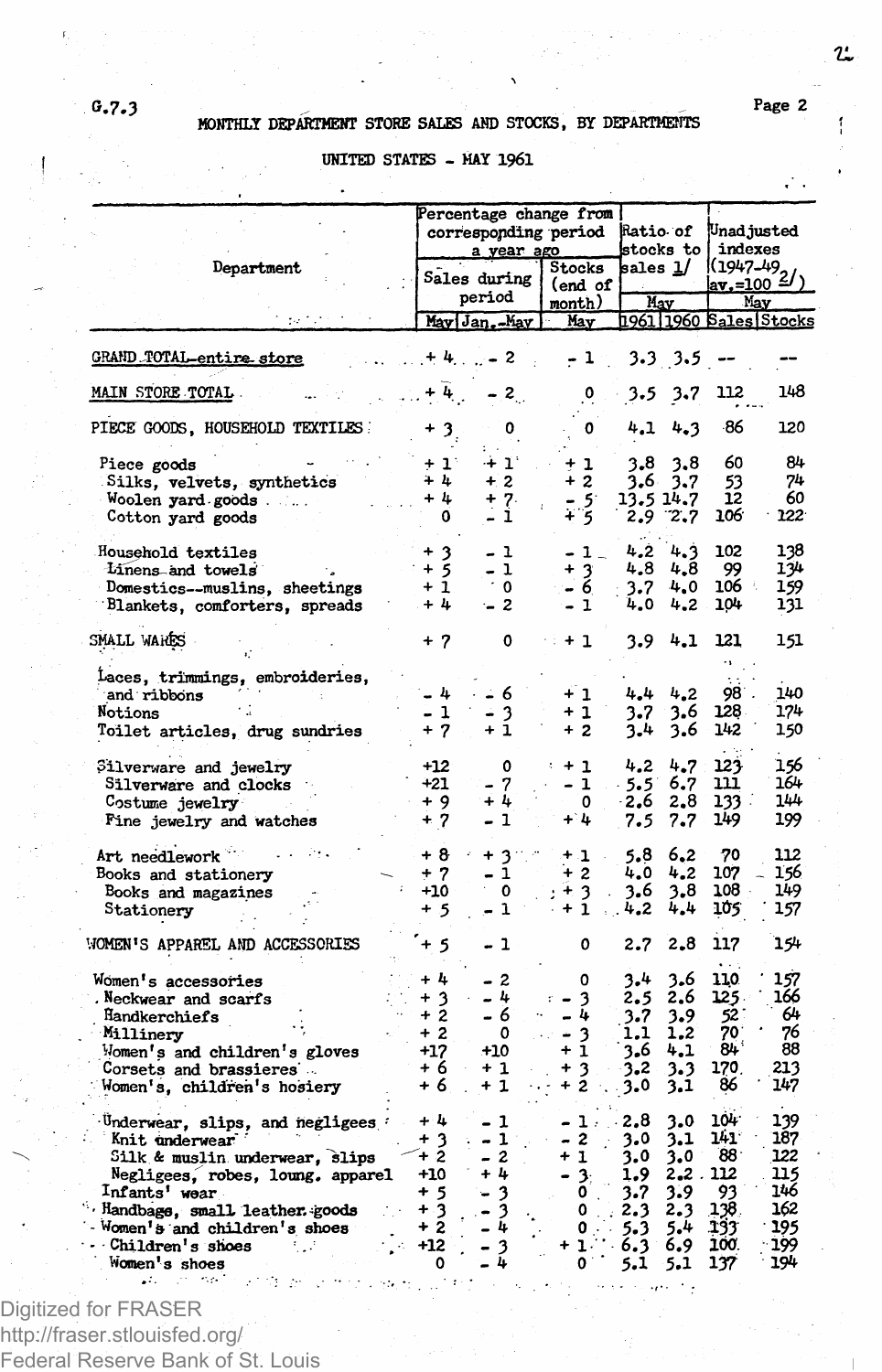## **G.7.3 Page 3 MONTHLY DEPARTMENT STORE SALES AND STOCKS, 31 DEPARTMENTS (Continued)**

**UNITED STATES - MAY 1961**

|                                                                                                                                                                                      | Percentage change from                                     | corresponding period Ratio of<br>stocks to i           |                                                                                      | Unad justed<br>indexes                        |                                                         |                                            |                                            |
|--------------------------------------------------------------------------------------------------------------------------------------------------------------------------------------|------------------------------------------------------------|--------------------------------------------------------|--------------------------------------------------------------------------------------|-----------------------------------------------|---------------------------------------------------------|--------------------------------------------|--------------------------------------------|
| Department                                                                                                                                                                           | a year ago<br>Sales during<br>period                       |                                                        | Stocks<br>(end of<br>month)                                                          | sales 1/<br>May                               |                                                         | $\frac{(1947-49)}{av.}=100.2$<br>$M$ ay    |                                            |
|                                                                                                                                                                                      |                                                            | May Jan.-May                                           | May                                                                                  |                                               |                                                         |                                            | 1961 1960 Sales Stocks                     |
| WOMEN'S APPAREL, ACCESSORIES (Cont.)                                                                                                                                                 |                                                            |                                                        |                                                                                      |                                               |                                                         |                                            |                                            |
| Women's apparel<br>Women's, misses' coats and suits<br>Women's, misses' coats<br>Women's, misses' suits<br>Juniors' and girls' wear<br>Juniors' coats, suits, dresses<br>Girls' wear | + 6<br>+22<br>+26<br>$+16$<br>$+7$<br>+ 8<br>$+5$          | - 1<br>$\frac{+}{6}$<br>$+2$<br>- 1<br>$+2$<br>$-5$    | $\mathbf{0}$ .<br>$-12$<br>$-12$<br>$-15$<br>$\cdot$ 0<br>۰Ò<br>۰,<br>$\blacksquare$ | 2.1<br>1.9<br>1.7<br>2.0<br>2,2<br>1.6<br>3.1 | 2.2<br>2.6<br>2.5<br>2.8<br>2.4<br>1.7<br>3.3           | 125<br>54<br>52<br>56<br>127<br>134<br>118 | 149<br>66<br>62<br>64<br>168<br>154<br>180 |
| Women's and misses' dresses<br>Inexpensive dresses<br>Better dresses<br>Blouses, skirts, sportswear<br>Aprons, housedresses, uniforms<br>Furs                                        | $+3.$<br>$+3$<br>$+3$ .<br>$+5$<br>$\mathbf{o}$ .<br>+33 - | $-2$ .<br>$-1$<br>$-2$<br>$-1$<br>- 5<br>$+3$          | J<br>$+2$<br>$+2$<br>$+3$<br>$+2$ .<br>$+4$<br>$\mathbf{0}_{\text{max}}$             | 1.6<br>1.3<br>7.0                             | 1,6<br>1.3<br>2.12.1<br>2.4.2.4<br>$1.6$ 1.5 173<br>9.3 | 149.<br>$-159$<br>133.<br>168<br>63        | - 165<br>176<br>157<br>211<br>150<br>119   |
| MEN'S AND BOYS' WEAR                                                                                                                                                                 | $+ 4$                                                      | - 3                                                    | +1 :                                                                                 | 5.0                                           | 5.1                                                     | 103                                        | 164.                                       |
| Men's clothing<br>Men's furnishings and hats<br>Boys' wear<br>Men's & boys' shoes, slippers                                                                                          | $+2$<br>$+2$<br>$+10$<br>$+2$                              | $-4^{\circ}$<br>$-2$<br>$-2$<br>$-2$                   | $+4$<br>- 14<br>$+1$<br>- 0                                                          | 5.1<br>4.7<br>4.6<br>6,8                      | $5.0$ 122<br>4.9<br>5.0<br>6.9                          | 90<br>102<br>119                           | 179<br>154<br>147<br>187                   |
| HOMEFURNISHINGS                                                                                                                                                                      | $+2$                                                       | - 5                                                    | $-2^{2}$                                                                             | 4.1                                           | 4.3                                                     | 114                                        | 142                                        |
| Furniture and bedding<br>Mattresses, springs, studio beds<br>Upholstered, other furniture<br>Domestic floor coverings<br>Rugs and carpets<br>Linoleum                                | 0<br>0<br>$+1$<br>$+2$<br>$+2$<br>$-7$                     | -6<br>$\rightarrow$<br>- 7<br>- 6<br>- 4<br>-41<br>-15 | ; – 5∴<br>$+1$ .<br>$-4.$<br>$-2$<br>$-4$<br>$+2$ :                                  | 4.0<br>2.3<br>4.6<br>4.4<br>4.1               | 4.2<br>2.3<br>4.8<br>$4.5 - 4.7$<br>4.7<br>3,8          | 126<br>137<br>123<br>92.<br>92<br>60       | 141<br>158<br>138<br>116<br>116<br>75      |
| Draperies, curtains, upholstery<br>Larms and shades<br>China and glassware<br>Major household appliances<br>Housewares (incl. small appliances)<br>Gift shop                         | $+2$<br>$+2$<br>$-8$ .<br>$-3$<br>+ 4<br>$+2$              | 3<br>$-5$<br>- 8<br>-10<br>- 3<br>- 6                  | $-1$ in $z$<br>- 1<br>$-1$<br>$-9$<br>- 2 -<br>$+5$<br>$\sim$                        | 4.0<br>5.0<br>7.9<br>2.6<br>3.7<br>6.2        | 4.2<br>5.2<br>7.3<br>2,8<br>$3.9^{\circ}$<br>6.0        | 118<br>84<br>100<br>86<br>$-139$<br>123    | 133<br>142<br>144<br>115<br>163<br>195     |
| Radios, phonographs, television,<br>pianos, records, sheetmusic, instr.<br>Radios, phonographs, television<br>Records, sheet music, instr.                                           | $+14$<br>$+16$<br>+9.                                      | $+4$ .<br>+ 6 ∴<br>+3                                  | $+2$<br>$+2$<br>+ 3                                                                  | 3.8<br>3.3<br>$5 - 4$                         | 4.3<br>3.8<br>5.7                                       | 125<br>141<br>131 -                        | 183<br>194.<br>187                         |
| MISCELLANEOUS MERCHANDISE DEPTS.                                                                                                                                                     | $+2$                                                       | 0                                                      | $\mathbf{0}_{\mathrm{c}}$ .                                                          | 3.5                                           | 3.5                                                     | 97                                         | 134                                        |
| Toys, games, sporting goods, cameras<br>Toys and games<br>Sporting goods and cameras<br>Luggage<br>Ω¥.<br>Candy                                                                      | $-1$<br>- 1<br>0<br>$\mathbf{z}$<br>+ 9                    | - 3<br>$-4$<br>- 2<br>$+8$<br>+1                       | o∾<br>$-1$<br>+1<br>o<br>- 1                                                         | 5.5<br>6,8<br>4.6<br>3.9<br>1,2               | 5.4<br>6.8<br>4.5<br>3.8<br>$1.3^{\circ}$               | 89<br>$52 -$<br>149.<br>115<br>105         | 160<br>143<br>$17-$<br>147<br>122          |

Digitized for FRASER

ht<del>tp://fraser.stlouisfe</del>d.org/ ------Federal Reserve Bank of St. Louis